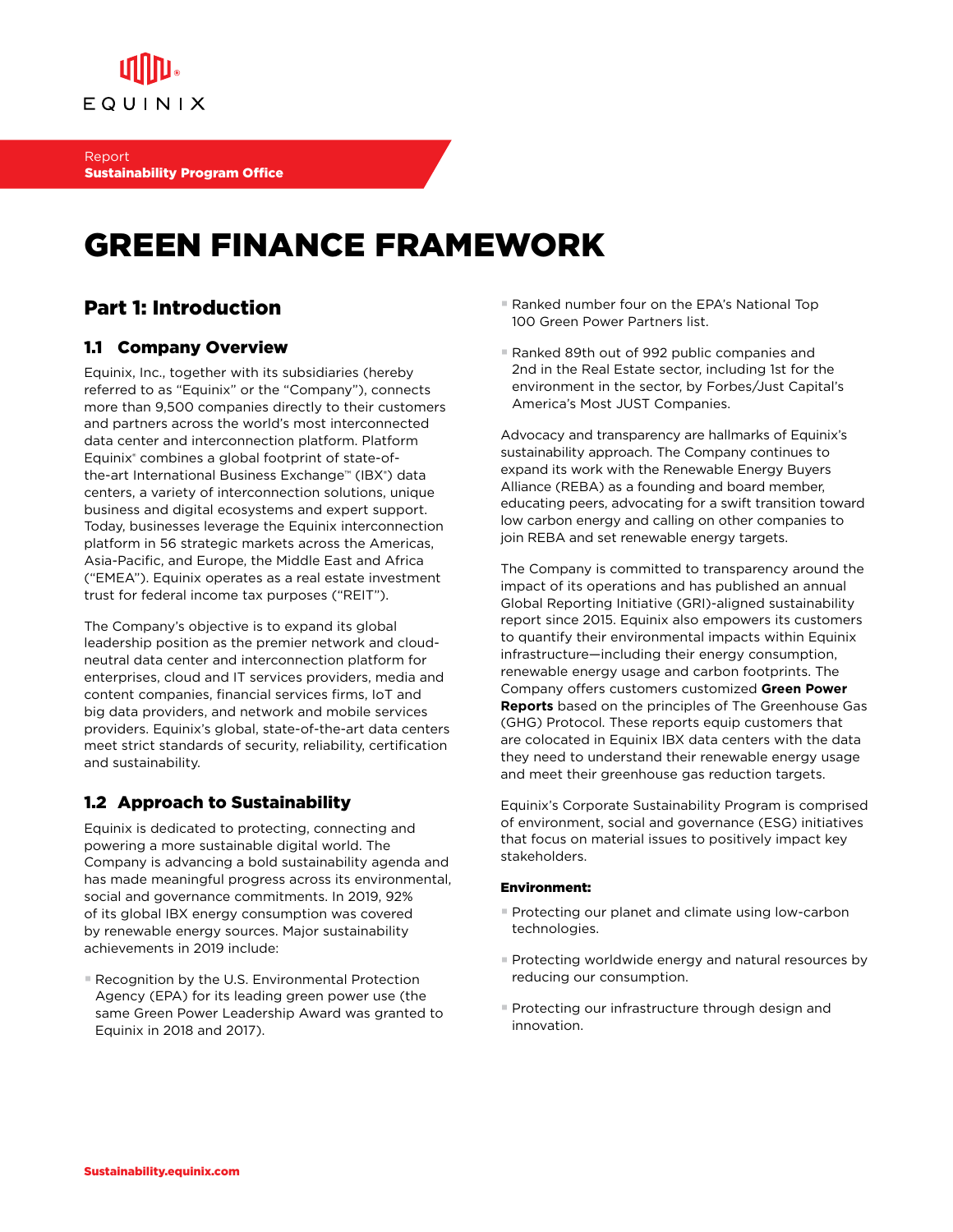

#### Social:

- Connecting our employees to the best opportunities the digital world has to offer.
- Connecting the communities we inhabit to the advantages of a digital world.

#### Governance:

- Powering global trust.
- Powering global responsibility.

Equinix routinely evaluates its ESG programs to increase the benefits it brings in a changing world. Our materiality assessment guides our priorities around sustainability to underscore the most important ESG issues to both the business and to stakeholders. Based on this materiality assessment, Equinix reports on the most material ESG issues, summarized below, and sets long-term targets to mitigate any potential ESG risks identified (See Section 1.4).

#### Equinix Material ESG Issues

| <b>Environment</b>                               | <b>Social</b>                                               | <b>Governance</b>                           |
|--------------------------------------------------|-------------------------------------------------------------|---------------------------------------------|
| Energy and<br>renewables                         | Health and safety -<br>physical, emotional<br>and wellbeing | <b>Board</b><br>management and<br>diversity |
| Carbon emissions<br>reduction                    | Diversity, inclusion<br>and belonging                       | <b>Ethics and</b><br>intearity              |
| Innovation and<br>building green<br>data centers | Meaningful<br>work and career<br>development                | Public policy and<br>government affairs     |
| Healthy and<br>sustainable offices               | Community<br>engagement -<br>linking purpose<br>and impact  | Privacy and<br>security                     |

Through our sustainability efforts, we are creating shared value with our customers, partners, investors and employees. Our approach has won numerous accolades from a variety of organizations, including:



More information about our approach and progress can be found on our Corporate Sustainability Program website: sustainability.equinix.com.

#### 1.3 Sustainability Reporting

#### Alignment to the United Nations' Sustainable Development Goals

Equinix, along with other companies, countries and Non-governmental Organizations (NGOs), has chosen to align its objectives with the United Nations Sustainable Development Goals (SDGs) to accelerate collective progress on the world's most important social and environmental challenges. The Company has prioritized alignment with the six (6) SDGs that are the most relevant and material to its business. Additionally, other SDGs such as #6 Clean Water and Sanitation, #11 Sustainable Cities and communities and #12 Responsible Consumption and Production, are areas the Company can have an impact on through its green initiatives.

#### UN SDGs Equinix has prioritized



#### Alignment to reporting frameworks and initiatives

As part of its annual sustainability report, Equinix continues to evolve its reporting to meet the requirements for a variety of industry frameworks. Any impact reporting as part of the Green Finance Framework commitments will align with ESG reporting frameworks wherever possible, including:



Equinix currently reports its sustainability impacts in its annual sustainability report in accordance with the GRI Standards-Core option. Equinix's energy consumption, renewable energy, and GHG emissions are assured by an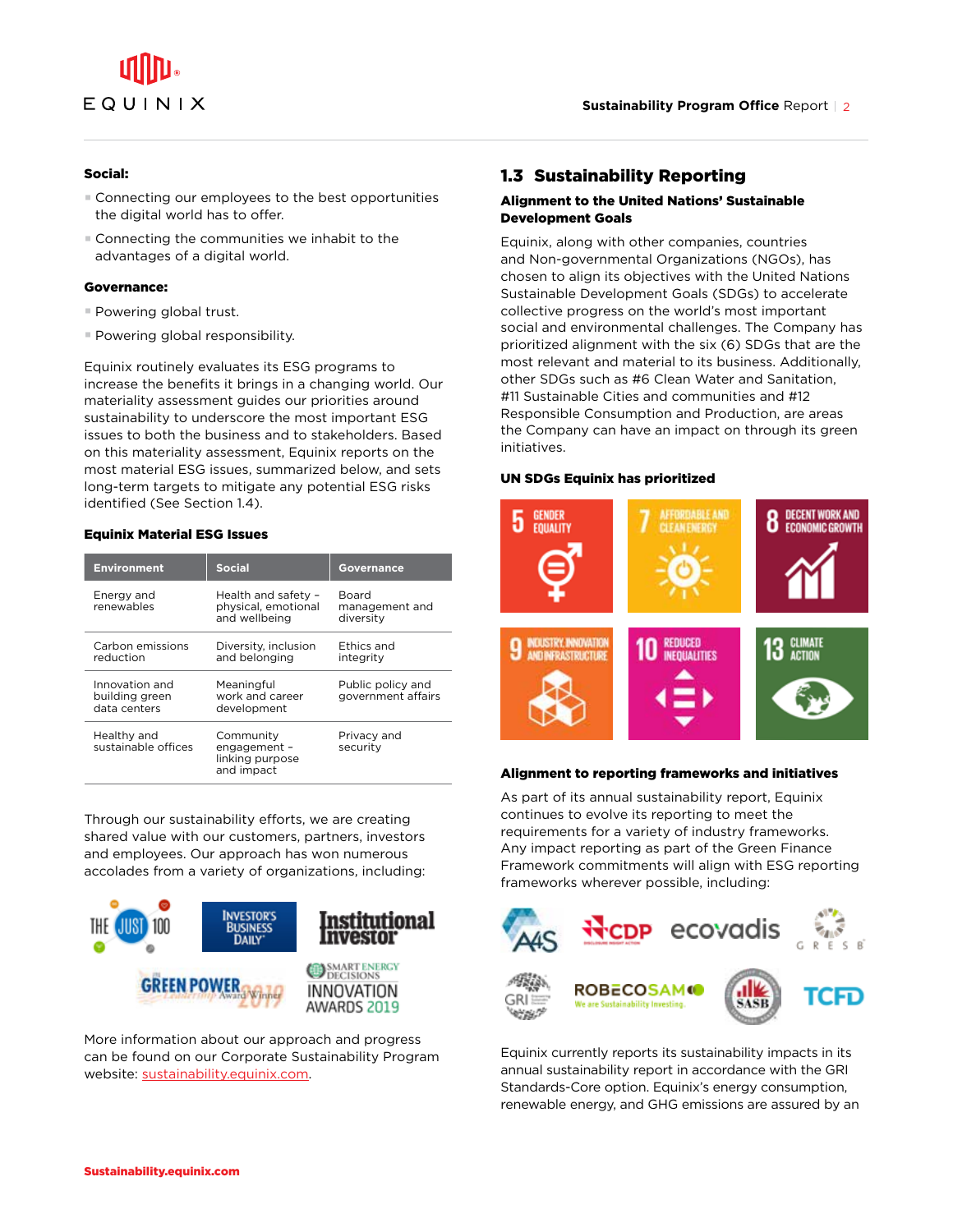# EQUINIX

independent auditor to ISO 14064 standards. Equinix has reported its climate change data and risk management procedures to CDP (formerly Carbon Disclosure Project) on an annual basis since 2015. Equinix also responds to the CDP Supply Chain questionnaire on behalf of 17 global customers. Furthermore, Equinix is extending its leadership into its supply chain as it engages its procurement department on revisions to its Business Partner Code of Conduct to ensure its suppliers meet sustainability and diversity criteria.

#### 1.4 Environmental Commitments

Pertinent to this Green Finance Framework (this framework), Equinix has made several long-term environmental commitments. The Company intends to be a good steward of the environment and all the resources it consumes, while also helping its customers operate more sustainably. Equinix recognizes that its operational footprint in its data centers directly impacts its customers' abilities to maintain green digital supply chains. The Company's goals include:

- § **Sustainable Buildings**—Building and maintaining healthy sustainable office and data center settings to promote responsible living across its portfolio. LEED and other standards are visible reminders that we must minimize the use of all resources and operate more sustainably and with a lower operational and embedded carbon footprint.
- § **Renewable Energy**—Reaching a long-term goal of 100% clean and renewable energy across its global portfolio. As of December 31, 2019, Equinix is currently at 92% of this goal and has 225 MW of wind power under long-term contracts as well as numerous supply contracts for renewable power around the world.
- § **Energy Efficiency**—Deploying best-in-class data center energy efficiency technologies and innovations for the reduction of energy consumption around the world including retrofits, new builds and working with landlords where possible. Among other initiatives, Equinix's Center of Excellence for Energy Efficiency is driving a global approach to cooling our data centers more efficiently.
- Greenhouse Gas Emissions Reduction–Responding to the threat of global climate change and uncertain regulatory paradigms. Equinix is managing its global carbon footprint across direct (Scope 1), indirect energy (Scope 2), and indirect value chain (Scope 3) emissions—working to quantify and manage all aspects of its emissions. Since 2015, Equinix has reduced its Scope 2 emissions 60%, even as its global footprint has doubled.

■ **Accountability**—Accepting responsibility for climate change and our proportional share of GHG emissions and the need for urgent reduction. Equinix is a member of leading organizations—such as Accounting for Sustainability (A4S)—working toward corporate accountability on the management and disclosure of nonfinancial impacts (e.g., climate change).



Equinix has made significant strides toward reaching its 100% clean and renewable energy goal as reported in its 2019 Corporate Sustainability Report which was released on May 5, 2020.

#### Part 2: Green Finance Framework

The ICMA Green Bond Principles and the LMA, APLMA & LSTA Green Loan Principles are a set of voluntary guidelines that recommend transparency and disclosure and promote integrity in the development of green debt like Green Bonds, Green Loans, Green Schuldscheine, Green Commercial Paper, and Green Private Placements. This Framework follows the Green Bond Principles (GBP) 2018 and the Green Loan Principles (GLP) 2020, both of which provide guidelines in four key areas:

- 1. Use of Proceeds
- 2. Process for Project Evaluation and Selection
- 3. Management of Proceeds
- 4. Reporting

This Framework may be used to govern the financing of proceeds of which are intended to be used for a portfolio of eligible green projects (the "Eligible Green Projects" or the "Eligible Green Project Portfolio") defined, selected, tracked and reported on in accordance with this Framework.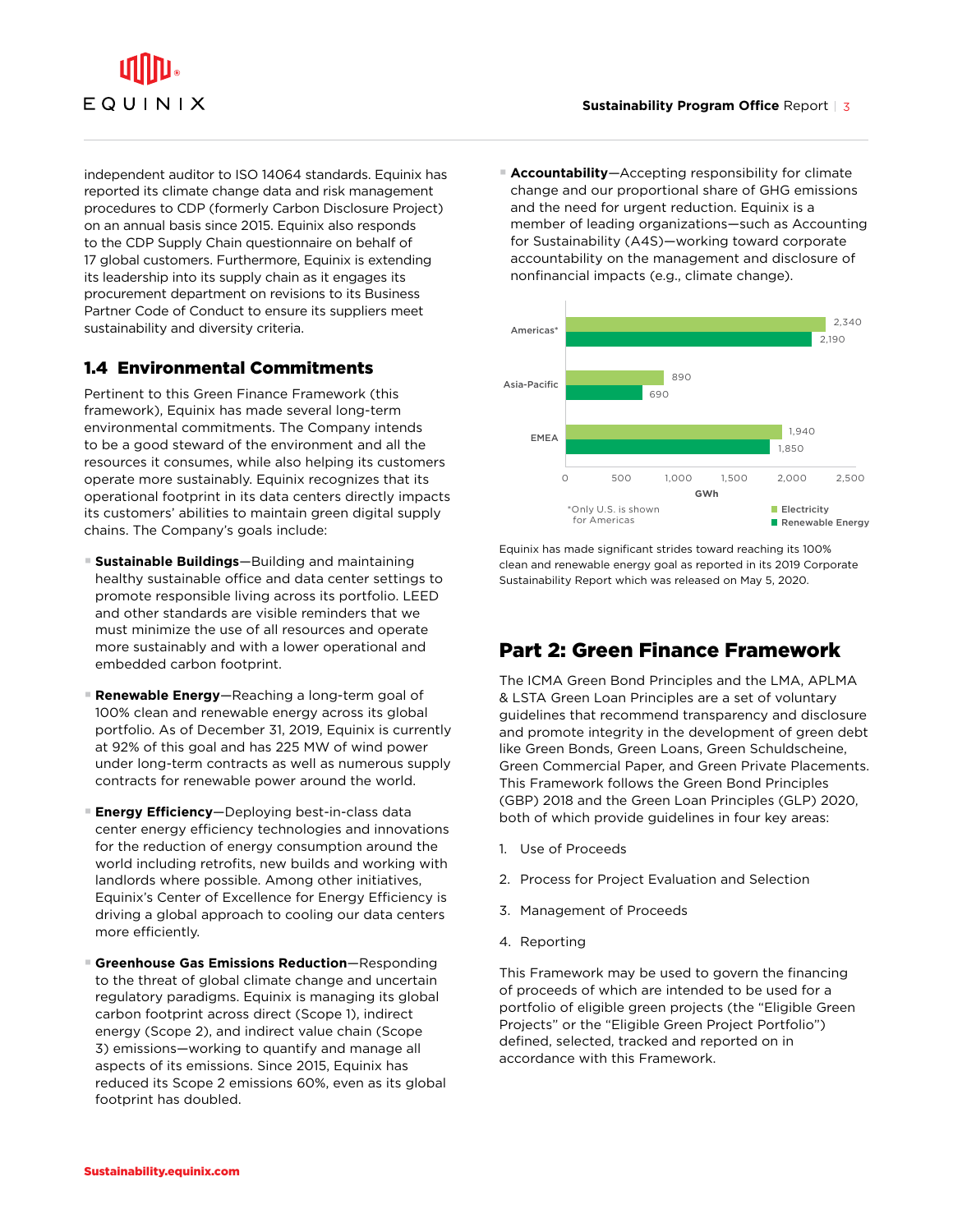#### 2.1 Use of Proceeds

An amount equal to the net proceeds from the contemplated green bond issuance by Equinix, Inc. (the "Green Financing") is intended to be applied to fund or refinance Eligible Green Projects that are intended to provide clear environmental benefits.

The GBP recognizes eligible green categories for utilization of Green Financing net proceeds, contributing to five high-level environmental objectives: climate change mitigation, climate change adaptation, natural resource conservation, biodiversity conservation and pollution prevention and control.

In line with the GBP and GLP, Equinix intends to allocate an amount equal to 100% of the Green Financing net proceeds to a portfolio of Eligible Green Projects, outlined in Table 1 below. These Eligible Green Projects showcase how Equinix is building and operating sustainably. These include:

- Green Buildings
- § Renewable Energy
- Energy Efficiency
- Sustainable Water and Wastewater Management
- § Waste Management
- § Clean Transportation

Table 1 also provides examples of potential use of proceeds within each of the stated six Eligible Green Project categories. Equinix also maps the project categories to the United Nations SDGs.

Table 1: Eligible Green Projects and potential use of proceeds by Equinix.

| <b>ICMA GBP/GLP</b><br><b>Category</b> | <b>UN SDG</b> | <b>Eligibility Criteria</b>                                                                                                                                                                                                                                                                                                                                                                                                                                                                                                      |
|----------------------------------------|---------------|----------------------------------------------------------------------------------------------------------------------------------------------------------------------------------------------------------------------------------------------------------------------------------------------------------------------------------------------------------------------------------------------------------------------------------------------------------------------------------------------------------------------------------|
| <b>Green Buildings</b>                 | $13 \pm 7$    | 1. Expenditures related to the design, construction and maintenance of buildings - data<br>centers and offices - that have recently or are expected to achieve a LEED V4.0 or V4.1 Gold<br>or greater certification or other equivalent local and regional certifications as applicable and<br>outlined by Equinix's Global Design & Construction procedures -or- are data centers with<br>a design average annual Power Usage Effectiveness (PUE) at or below 1.45 <sup>1</sup> . Certifications<br>include but not limited to: |
|                                        |               | ■ LEED V4.0 or V4.1 (Gold, Platinum)<br>■ Green Globes (3 or 4 Globes)<br>■ BREEAM (Very Good, Excellent, or Outstanding)<br>■ SS 564 Singapore Green Data Center Standard<br>■ BCA Green Mark Gold <sup>plus</sup> or better<br>NABERS 4.5 stars or better                                                                                                                                                                                                                                                                      |
|                                        |               | 2. Expenditures related to quantifying the embodied carbon emissions in construction, for<br>example:                                                                                                                                                                                                                                                                                                                                                                                                                            |
|                                        |               | $\blacksquare$ Whole building lifecycle analysis (WBLCA) to quantify the carbon emissions associated with<br>the built environment of a data center?                                                                                                                                                                                                                                                                                                                                                                             |

<sup>1</sup> Power Usage Effectiveness (PUE) is a widely accepted metric for measuring data center efficiency. As recently as July 2020, the Uptime Institute has surveyed data center operators and reported global average PUE for data centers as 1.59, a slight improvement since 2019 but no better than 2018. Equinix's commitment to the environment extends to its design standards which ensure that the IT equipment inside our sites is cooled as efficiently as possible; as such the company has selected a target PUE of less than or equal to 1.45, and well below industry benchmark. Reference: UI Intelligence Report 38. Uptime Institute Global Data Center Survey 2020. R. Ascierto and A. Lawrence. July 2020. https://uptimeinstitute. com/2020-data-center-industry-survey-results.

<sup>2</sup> The amount of CO2 created by concrete is not yet well defined or accessible across the industry. Over time, Equinix plans to develop a benchmark around the CO2 intensity (kg CO2e / gross square feet) of the concrete and pre-cast concrete used in its buildings and develop a low-carbon concrete standard.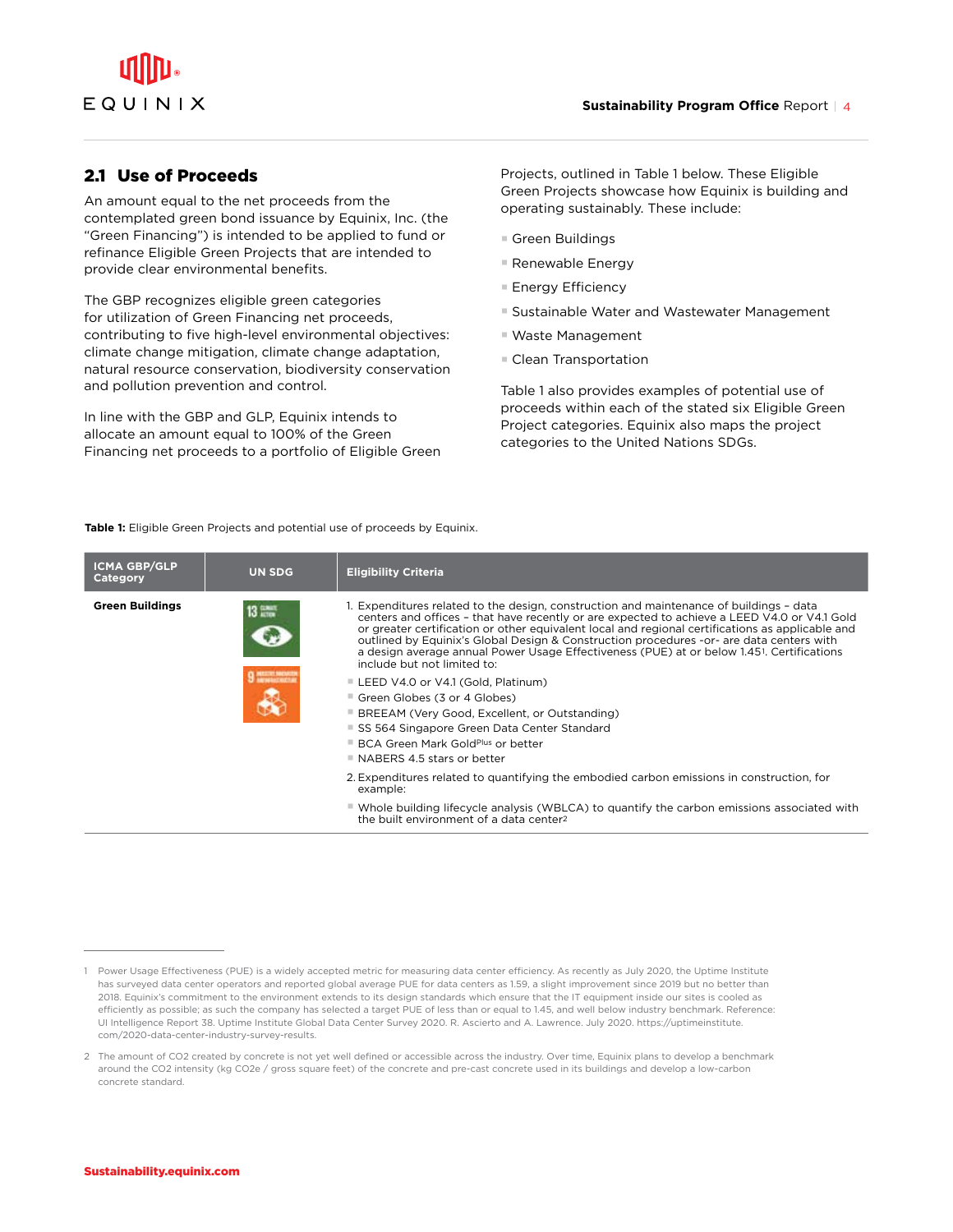#### **Table 1:** Eligible Green Projects and potential use of proceeds by Equinix. (continued)

| <b>ICMA GBP/GLP</b><br><b>Category</b>                        | <b>UN SDG</b> | <b>Eligibility Criteria</b>                                                                                                                                                                                                                                                                                                                                                                                                                                                                                                                                                                                                                                                                                                                                                                                                                                                                                |
|---------------------------------------------------------------|---------------|------------------------------------------------------------------------------------------------------------------------------------------------------------------------------------------------------------------------------------------------------------------------------------------------------------------------------------------------------------------------------------------------------------------------------------------------------------------------------------------------------------------------------------------------------------------------------------------------------------------------------------------------------------------------------------------------------------------------------------------------------------------------------------------------------------------------------------------------------------------------------------------------------------|
| Renewable<br><b>Energy</b>                                    |               | 1. Expenditures and associated costs of renewable energy generation and procurement at<br>Equinix sites and offices:<br>■ Direct & virtual power purchase agreements (PPAs)<br>On-site renewable energy generation (e.g., installed solar capacity, biogas or hydrogen<br>fuel cells)<br>Eligible PPAs will be selected to meet Equinix's core "Renewable Energy Principles," as<br>published on Equinix's Corporate Sustainability website. <sup>3</sup><br>2. Associated costs of conversion of onsite backup generation to clean fuels:                                                                                                                                                                                                                                                                                                                                                                 |
| <b>Energy Efficiency</b>                                      |               | Cost to convert to biodiesel, HVO or other carbon-neutral (non-fossil) fuel<br>Expenditures and investments to increase the energy performance of new or existing Equinix                                                                                                                                                                                                                                                                                                                                                                                                                                                                                                                                                                                                                                                                                                                                  |
|                                                               |               | sites. Examples of projects may include, but are not limited to:<br>■ Upgrades, retrofits or improvements that result in either (1) a 2% per annum energy<br>efficiency improvement in a site's power usage by a reduction in losses or improvement in<br>electrical or mechanical plant efficiencies, or (2) a top 15% score according to the U.S. EPA<br>ENERGY STAR Industry (Data Centers) benchmark<br>Installing innovative cooling systems (e.g., aquifer thermal energy system cooling)<br>Deploying optimization technologies, including sensors and controls for energy<br>management, and employment of artificial intelligence or expert systems to optimize plant<br>efficiency and improve plant maintenance<br>Community heating and cooling schemes to increase the amount of co-benefits data centers<br>can provide to local communities such as driving wider energy and carbon savings |
| <b>Sustainable Water</b><br>& Wastewater<br><b>Management</b> |               | Expenditures and investments to implement sustainable water management projects at data<br>centers:<br>■ Water-efficient cooling solutions<br>■ Water infrastructure upgrades (including metering and reporting)<br>■ Shared cooling systems (e.g., river water cooling loops)<br>■ Measures to promote water efficiency and reductions in the use of chemical treatment of<br>water used<br>■ Green or living roofs resulting in stormwater runoff reductions<br>■ Rainwater capture systems                                                                                                                                                                                                                                                                                                                                                                                                              |
| Waste<br><b>Management</b>                                    |               | Expenditures and investments on pollution prevention and control including waste reduction<br>and recycling:<br>■ Equipment takeback programs and initiatives                                                                                                                                                                                                                                                                                                                                                                                                                                                                                                                                                                                                                                                                                                                                              |
| Clean<br><b>Transportation</b>                                |               | Expenditures and investments to implement clean transportation solutions that positively<br>impact employees and communities who use or are located near our data centers:<br>■ EV charging stations to promote electric vehicles                                                                                                                                                                                                                                                                                                                                                                                                                                                                                                                                                                                                                                                                          |

3 https://sustainability.equinix.com/environment/renewable-energy/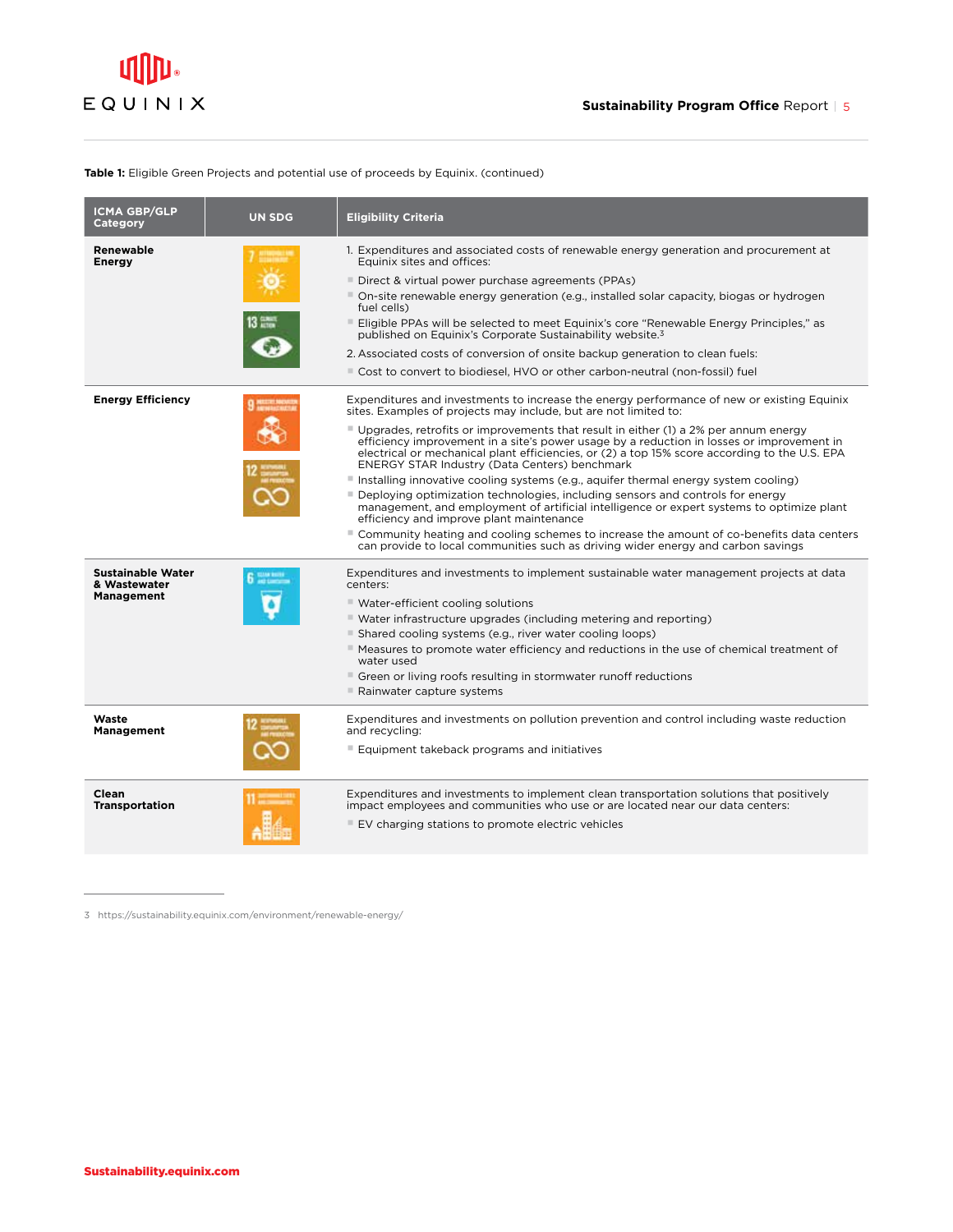#### 2.2 Process for Project Evaluation and Selection

Projects financed and/or refinanced with the Green Financing net proceeds are evaluated and selected based on compliance with the Eligible Green Project eligibility criteria listed above by Equinix's Green Finance Committee. Equinix's Green Finance Committee consists of representatives from Equinix's Sustainability Program Office and representatives from the Legal, Treasury and Investor Relations functions, as well as other parties to be nominated as subject matter experts.

Equinix complies with all local and regional required regulations at its sites, including environmental impact assessments and ongoing environmental and health and safety requirements. This includes sites financed or refinanced with an amount equal to the net proceeds of the sale of any Green Financing instruments, including green bonds (the "Green Financing Instruments"). Equinix also applies risk management measures in its capital allocation decisions which are supported by a company-wide planning, reporting and controlling system.

#### 2.3 Management of Proceeds

Equinix intends to allocate an amount equal to the net proceeds from the Green Financing Instruments to an Eligible Green Project Portfolio, selected in accordance with the use of proceeds criteria and evaluation and selection process presented above. These projects can be new construction, existing projects, and can also include refurbishments and refinancings of existing projects.

To ensure an amount equal to the net proceeds is allocated in accordance with this Green Finance Framework, the Equinix Green Finance Committee will track investments in Eligible Green Projects funded, acquired or developed within the period commencing two years before the issuance of the applicable Green Financing Instruments and ending on the maturity date of the applicable Green Financing Instruments.

Equinix will strive, over time, to achieve a level of allocation for the Eligible Green Project Portfolio which matches or exceeds the balance of net proceeds from its outstanding Green Financings. Additional Eligible Green Projects will be added to the Company's Eligible Green Project Portfolio to the extent required to ensure that the net proceeds from the Green Financing and any such future financings will be allocated to Eligible Green Projects.

Pending the allocation of the Green Financing net proceeds, the Company will hold or invest an amount equal to the unallocated balance of the net proceeds in cash, cash equivalents and/or U.S. government securities. In the case of divestment or if a project no longer meets the Eligible Green Project eligibility criteria listed above, Equinix intends to reallocate the funds to one or more other Eligible Green Projects.

#### 2.4 Reporting

Equinix intends to make public and keep readily available a report of the net proceeds allocation from the Green Financing starting from the first anniversary of the closing of the Green Financing and to be updated annually until the full allocation of the net proceeds is reported or the applicable Green Financing Instruments are no longer outstanding. Equinix intends to show the allocation and impact of the net proceeds of the Green Financing to the Eligible Green Project Portfolio at least at the category level and on an aggregated basis for all of Equinix's green bonds and other potential Green Financing Instruments that are outstanding from time to time.

Equinix intends to align the reporting with the portfolio approach described in "The Green Bond Principles - Harmonized Framework for Impact Reporting" (ICMA, April 2020).

#### Allocation Reporting

The allocation report will provide, on a portfolio basis, on indicators such as:

- Total amount of proceeds allocated to eligible projects.
- Balance of unallocated proceeds.
- Amount or the percentage of new financing and refinancing.

#### Impact Reporting

The impact report may provide:

- **Description of the Eligible Green Projects.**
- Breakdown of Eligible Green Projects by GBP category.
- Metrics regarding projects' environmental impacts (see examples in Table 2).